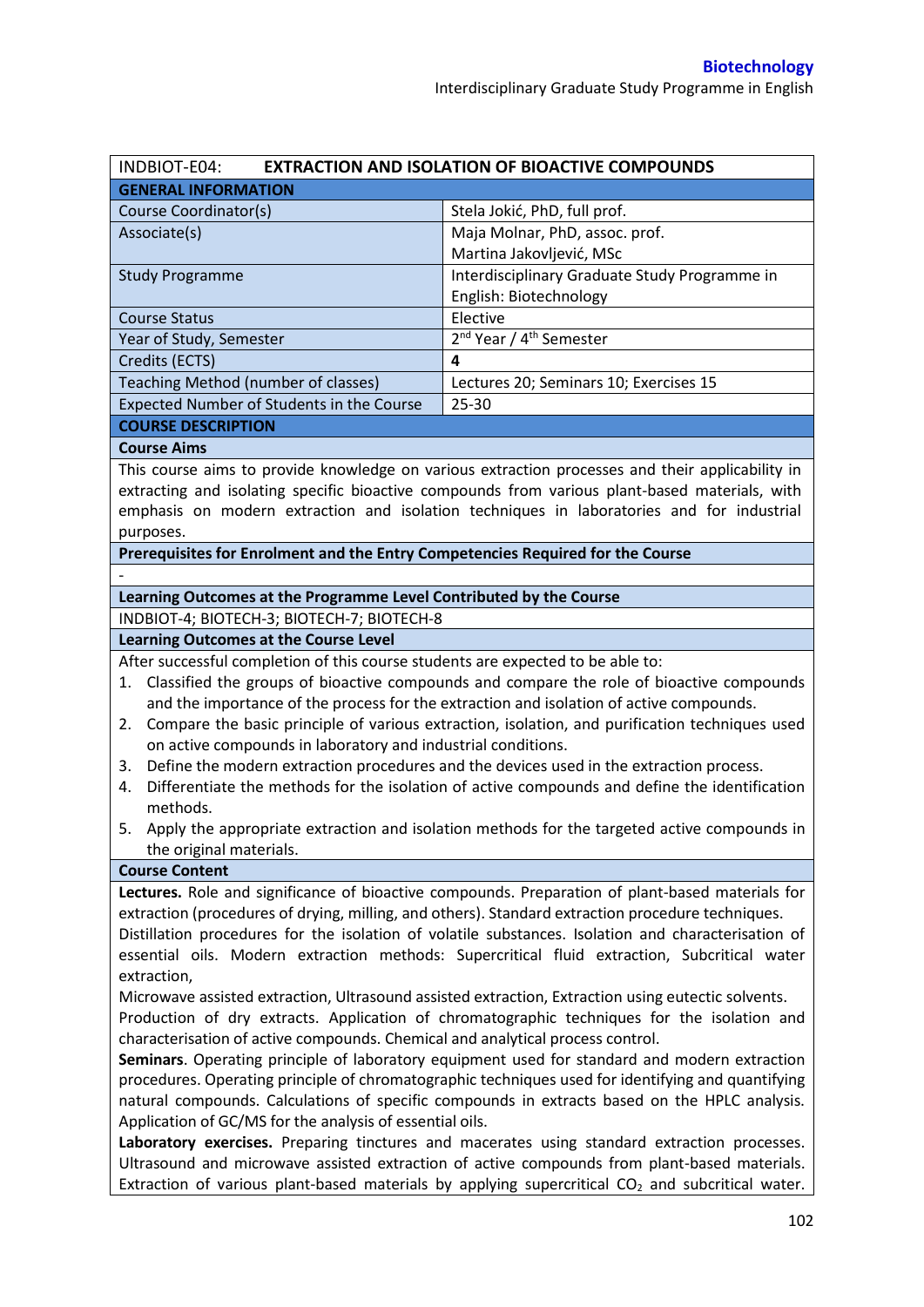Interdisciplinary Graduate Study Programme in English

Production of essential oils from medicinal plants. Production of extracts from marine organisms. Extraction using deep eutectic solvents. Production of dry extracts using the lyophilisation process and spray drying. Analysis of the extracts using chromatographic analyses (HPLC, GC-MS). Isolation of bioactive compounds using modern chromatographic methods**.** Investigating the antioxidation properties of the extracts.

#### Teaching Methods

Lectures; seminars; laboratory exercises

#### Students' Obligations

Attendance at all forms of classes is mandatory and the students are obligated to attend all knowledge tests. The students may be absent from 30% (full-time students) and 50% (part-time students) of each of the forms of classes, provided that the absence is justified. An exercise hich has not been completed must be made up through a midterm exam.

**Monitoring the Activity of the Students** *(Connecting Learning Outcomes, Teaching Methods, and Grading)*

| <b>Class-related</b>    | <b>ECTS</b>   | <b>Learning</b> | <b>Student activity</b>        | Evaluation                         | <b>Grade points</b> |      |
|-------------------------|---------------|-----------------|--------------------------------|------------------------------------|---------------------|------|
| activity                |               | outcome         |                                | method                             | Min.                | Max. |
| Attending classes       | 0.3           | $1 - 5$         | Attendance at<br>classes       | Keeping<br>records                 | 5                   | 10   |
| <b>Seminars</b>         | 1.2           | $2 - 4$         | Seminar work<br>preparation    | Presentation<br>of seminar<br>work | 10                  | 30   |
| Laboratory<br>exercises | 0.5           | 5               | <b>Practical work</b>          | Laboratory<br>exercises<br>report  | 5                   | 10   |
| Final exam              | $\mathcal{P}$ | $1 - 5$         | Studying for the<br>final exam | Written<br>exam                    | 30                  | 50   |
| <b>Total</b>            | 4             |                 |                                |                                    | 50                  | 100  |

## Evaluation of the written part of the final exam

| Percentage of correct answers (%) | Grade |
|-----------------------------------|-------|
| >95.00                            | 50    |
| 90.00-94.99                       | 47    |
| 85.00-89.99                       | 45    |
| 80.00-84.99                       | 40    |
| 75.00-79.99                       | 38    |
| 70.00-74.99                       | 35    |
| 65.00-69.99                       | 33    |
| 60.00-64.99                       | 30    |

## *Forming the final grade:*

The points granted for the final exam are added to the grade points awarded during class attendance. The grading process is conducted by absolute distribution, i.e. based on total achievements, and compared to the numerical system in the following manner:

A – Excellent (5): 90-100 grade points; B – Very Good (4): 80-89.99 grade points; C – Good (3): 65- 79.99 grade points;  $D$  – sufficient (2): 50-64.99 grade points

| Mandatory Literature (available in the library and via other media) |           |                  |  |  |
|---------------------------------------------------------------------|-----------|------------------|--|--|
| Title                                                               | Number of | Availability via |  |  |